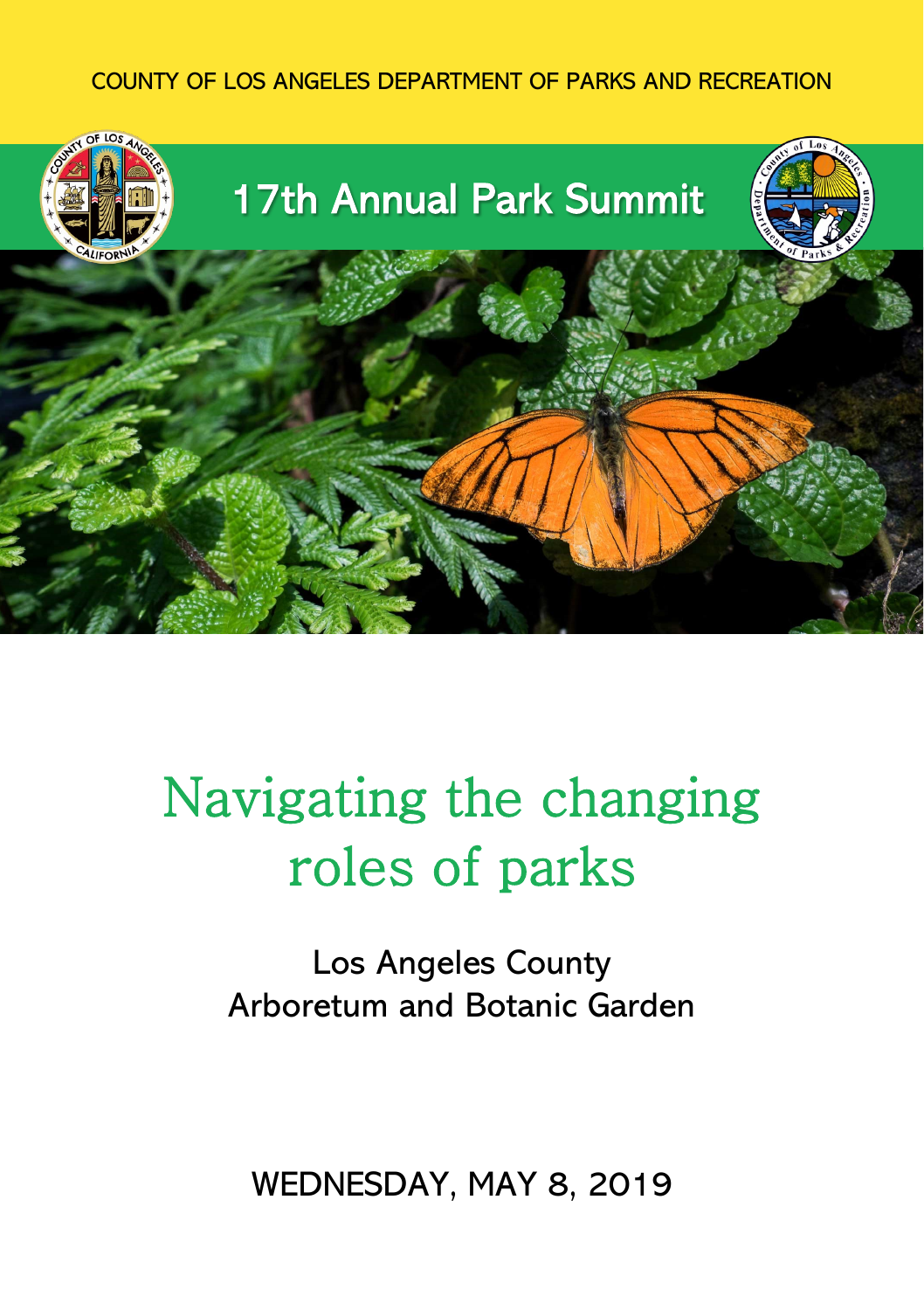# 17th Annual Park Summit

| 8:00 - 8:50 a.m.    | <b>Registration and Continental Breakfast</b>                                                                                                  |
|---------------------|------------------------------------------------------------------------------------------------------------------------------------------------|
| $9:00 - 9:10$ a.m.  | John Wicker, Director, County of Los Angeles<br>Department of Parks and Recreation                                                             |
| 9:10 - 9:20 a.m.    | Legislative Update<br>Doug Houston, Legislative Consultant,<br>Houston Magnani and Associates                                                  |
| $9:20 - 9:30$ a.m.  | California State Parks Prop 68<br>Viktor Patiño, Manager<br>Competitive Grant Section,<br>California Department of Parks and Recreation        |
| $9:30 - 9:40$ a.m.  | Measure A Update<br>Jane Beesley, Administrator,<br><b>County of Los Angeles</b><br>Regional Park and Open Space District                      |
| $9:40 - 9:45$ a.m.  | <b>County of Los Angeles</b><br><b>Sustainability Plan Rollout</b><br>Gary Gero, Chief Sustainability Officer,<br><b>County of Los Angeles</b> |
| $9:45 - 10:45$ a.m. | Keynote Speaker:<br>Dr. Manuel Pastor, Distinguished Professor<br>University of Southern California                                            |
| 11:00 - Noon        | Session I                                                                                                                                      |
| Noon - 1:00 p.m.    | Lunch                                                                                                                                          |
| 1:00 - 2:00 p.m.    | Session II                                                                                                                                     |
| $2:10 - 3:10$ p.m.  | Session III                                                                                                                                    |
| $3:10 - 4:00$ p.m.  | Closing, Ice Cream Social and<br><b>Walking Garden Tour</b>                                                                                    |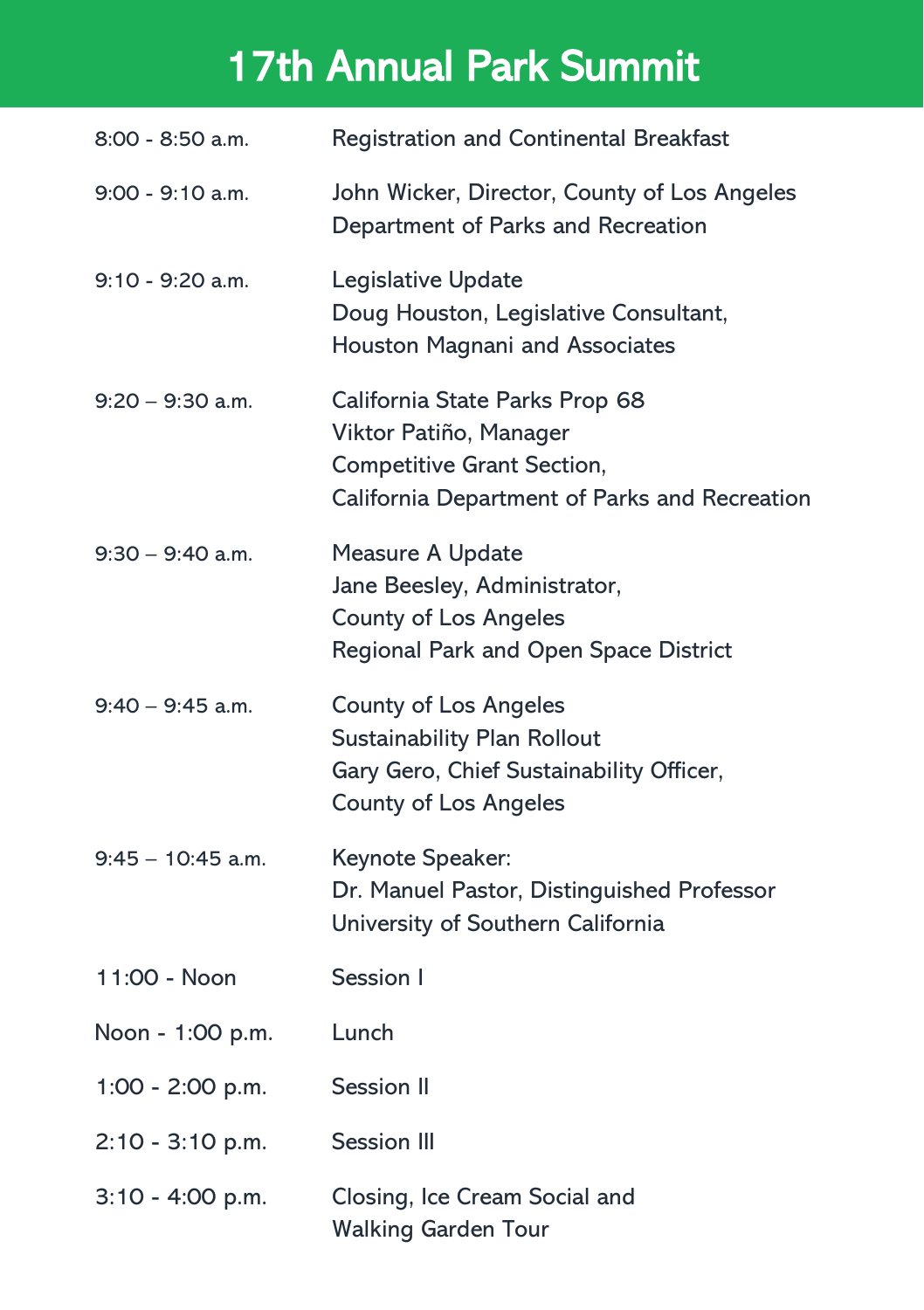# Dr. Manuel Pastor



[Dr. Manuel Pastor](http://dornsife.usc.edu/pere/pastor/) is a Distinguished Professor of Sociology and American Studies & Ethnicity at the University of Southern California (USC) where he currently directs the [Program for Envi](http://dornsife.usc.edu/pere)[ronmental and Regional Equity](http://dornsife.usc.edu/pere) [\(PERE\)](http://www.twitter.com/PERE_USC) and the [Center for the Study of Immigrant Integra](http://csii.usc.edu/)[tion](http://csii.usc.edu/) [\(CSII\)](http://www.twitter.com/CSII_USC). He is the Turpanjian Chair in Civil Society and Social Change at USC, and holds an economics Ph.D. from the University of Massachusetts, Amherst. He was also the founding director of the Center for Justice, Tolerance, and Community at the University of California, Santa Cruz. Pastor's research focuses on the economic, environmental, and social conditions facing low-income urban communities – and the social movements seeking to change those realities.

Pastor's latest book, State of Resistance: What California's Dizzying Descent [and Remarkable Resurgence Means for America's Future](file:///C:/Users/aibarra/AppData/Local/Microsoft/Windows/INetCache/Content.Outlook/SXY746W4/stateofresistancebook.com) (New Press 2018), examines the last several decades of economic, social, and environmental transformations in California – and what they can tell us about the road ahead for the U.S. His other recent books are *[Unsettled Ameri](http://www.cornellpress.cornell.edu/book/?GCOI=80140100666610&fa=author&person_ID=2775)*cans: [Metropolitan Context and Civic Leadership for Immigrant Integra](http://www.cornellpress.cornell.edu/book/?GCOI=80140100666610&fa=author&person_ID=2775)[tion,](http://www.cornellpress.cornell.edu/book/?GCOI=80140100666610&fa=author&person_ID=2775) co-edited with John Mollenkopf (Cornell University Press 2016); and *Equity, Growth, and Community: What the Nation Can Learn* [from America's Metro Areas](http://growingtogethermetro.org/), co-authored with Chris Benner (UC Press 2015).

He has previously served as Public Member of the Strategic Growth Council in California, as a member of the Commission on Regions appointed by California's Speaker of the State Assembly, and as a member of the Regional Targets Advisory Committee for the California Air Resources Board.

Pastor's other previous volumes include: Just Growth: Inclusion and Prosperity in America'<sup>s</sup> Metropolitan Regions (Routledge 2012; co-authored with Chris Benner), Uncommon Common Ground: Race and America's Future (W.W. Norton 2010; co-authored with Angela Glover Blackwell and Stewart Kwoh) and This Could Be the Start of Something Big: How Social Movements for Regional Equity are Transforming Metropolitan America (Cornell University Press 2009; co-authored with Chris Benner and Martha Matsuoka).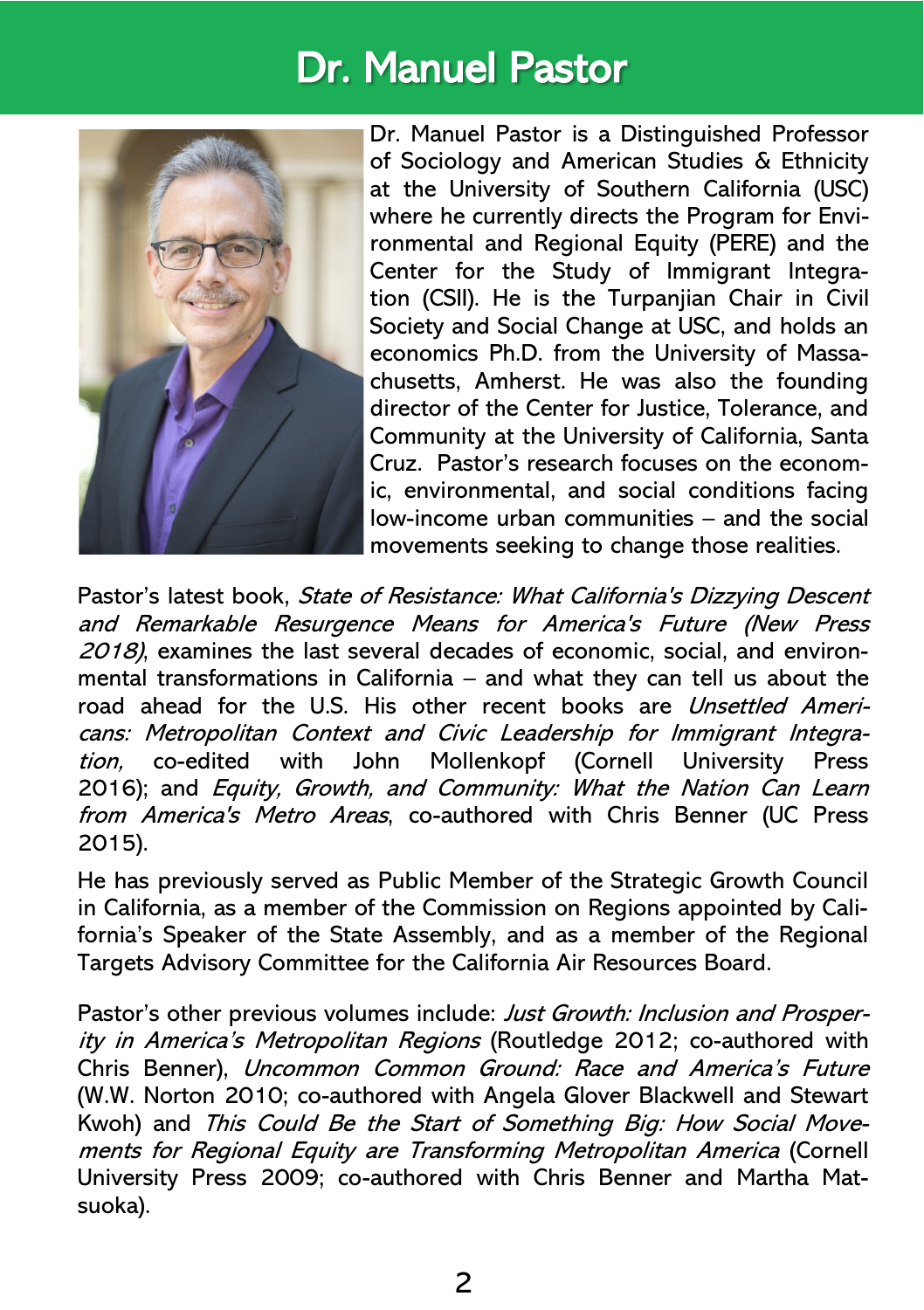# Session | 11:00 a.m. - Noon

#### THE NETWORK EFFECT: ALEXA GET ME TO THE PARK

### Location: Bamboo Room

Speakers: John Huang, Director of Transit Operations, County of Los Angeles Department of Public Works Lauren Grabowski, Project Manager for T2P, LA Metro Justin Robertson, Senior Planner, PLACE Program, County of Los Angeles Department of Public Health

Accessibility to parks is becoming more within reach even for our patrons that don't drive or have a car. Hear from three agencies that are implementing safe and practical means for constituents to easily access their regional parks including the unincorporated community circulators, County of Los Angeles Pedestrian Plan, and Metro's Transit to Parks plan.

# GET THAT GRANT!

#### Location: Oak Room

Speakers: Viktor Patiño, Manager Competitive Grant Section, California Department of Parks and Recreation Megan Cooper, South Coast Regional Manager, Costal Conservancy State of California

The changing roles of Parks have brought greater awareness of the fact that Parks are vital to both our social well-being and environmental sustainability. This session will provide an overview of available funding programs from the California State Parks Office of Local Grants Assistance and the California State Coastal Conservancy. Join the session to learn about effective and efficient grant writing for park projects and programs.

### CREATIVE PARTNERSHIPS: PLANNING SPECIAL EVENTS AND PROGRAMS Location: Palm Room

Speakers: Greg Alaniz, Director, Parks, Recreation and Community Services, City of Whittier Dave Campbell, Regional Park Superintendent III, County of Los Angeles Department of Parks and Recreation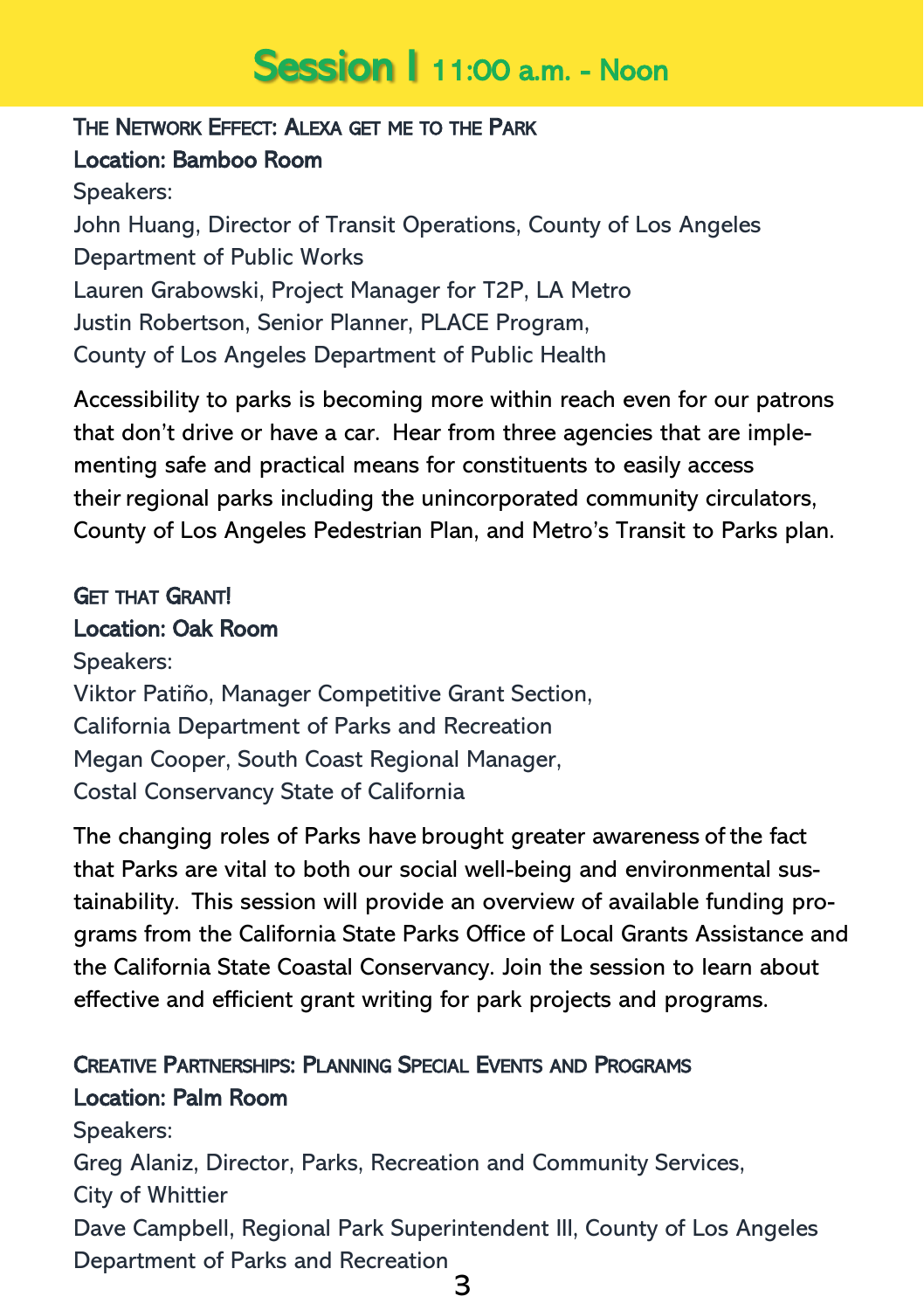Identify strategies for successfully hosting a large special event. Find out how to effectively execute a major event in your park or municipality. Topics will include, promoting and marketing, maximizing revenue, logistics planning, parking, event security, emergency planning, engaging partners and stakeholders and mitigating risks and liabilities.

### MINIMUM WAGE INCREASES: 5 STAR PROGRAMMING ON A 1 STAR BUDGET Location: Education House

Speakers: Christie Carr, Division Manager, County of Los Angeles Internal Services Department Octavio Sahagun, Section Manager, County of Los Angeles Internal Services Department

The session will cover the challenges that the recent increases in the minimum wages, and in turn the increase in the living wage rate, have created in park activity programming, maintenance, and the delivery of park services. Our speakers will address these issues from a programing perspective, as well as from a contracting point of view and the difficulty the increases in the minimum wage and living wage rate have created in attracting contractors.

### MEASURE A APPLICATION WORKSHOP Location: Ayres Hall

Speakers:

LaTrina Hancock, Grants Assistant Manager, County of Los Angeles Regional Park and Open Space District

Measure A updates and an overview of the online application process to receive Measure A Annual Allocation grant funds and Maintenance and Servicing funds. The session is geared toward the agencies that are receiving these funding types (e.g. Cities, County Departments, and Joint-Powers Authorities) and will satisfy the requirement for agencies to attend an application workshop before they can apply for funding.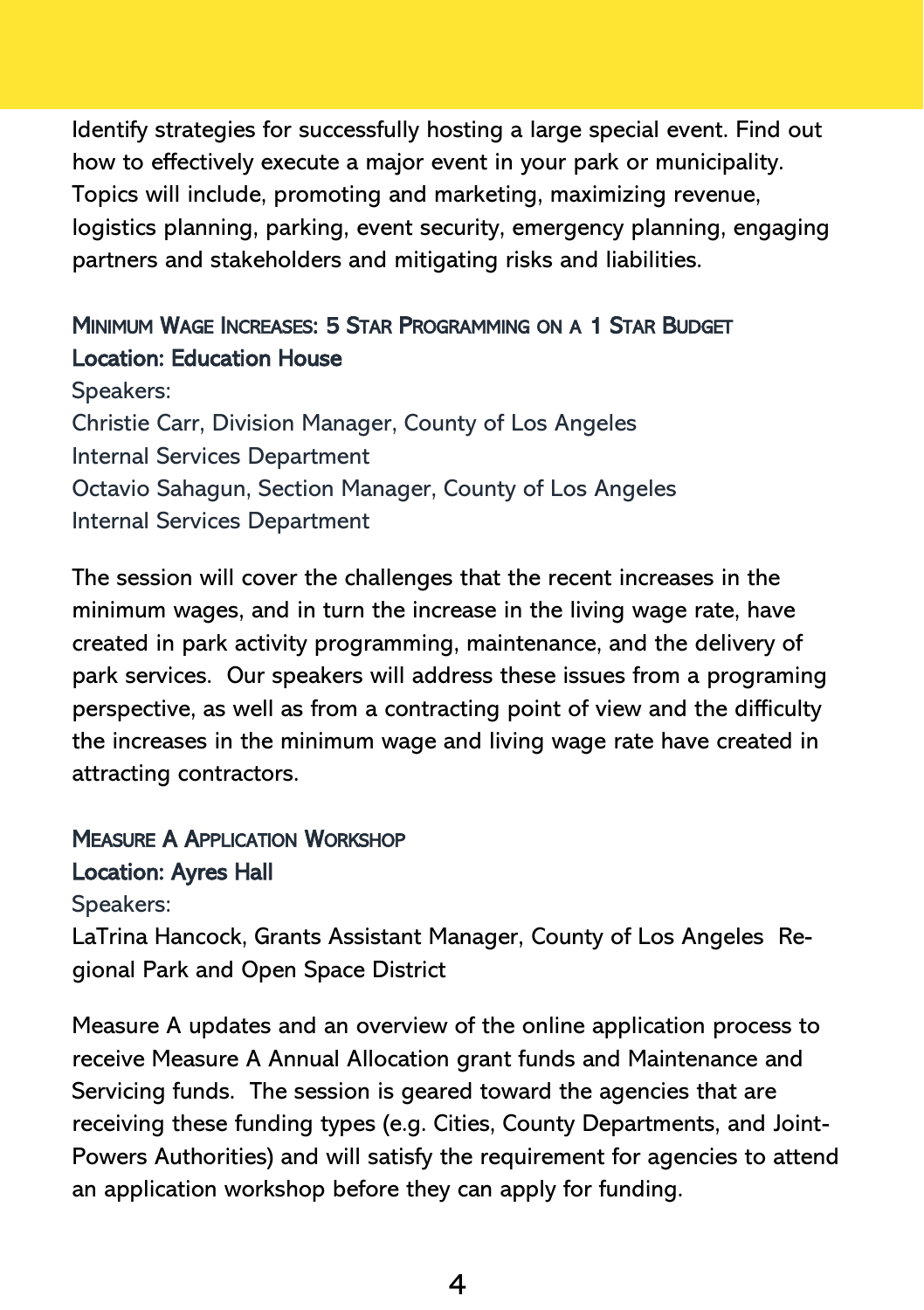# Session II 1:00 p.m. - 2:00 p.m.

# PARKS ARE FOR DOGS TOO! Location: Bamboo Room

Speakers: Perla Arquieta, Landscape Architect, County of Los Angeles Department of Parks and Recreation Crescenta Valley Community Regional Park Volunteers: David Chaney Judy Reeves Marina Dahlen

As urban sprawl continues to consume the landscape with multi-story and commercial developments, Dog Parks are playing an ever-increasing role in providing recreational opportunities. Today's session explores how one Dog Park started with a group of volunteers on-going community effort to garner funding and support. We will discuss the vital role of planning, design and community engagement to deliver the project that best serves the residents.

### ADAPTING PARKS FOR A NEW GENERATION Location: Oak Room

Speakers: Melissa Erickson, Director of Community Design Services Gary Lai, Director of Sustainability, AHBE/MIG

Parks face changing, multi-faceted issues but also reflect the culture of the neighborhoods they serve in their design. Adaptive design is a way to meet the needs of future generations while at the same time telling the stories of the people who give these spaces their unique character. In this session, we will discuss how parks and public spaces can use adaptive design to meet the needs of the future changing demographics of Los Angeles County.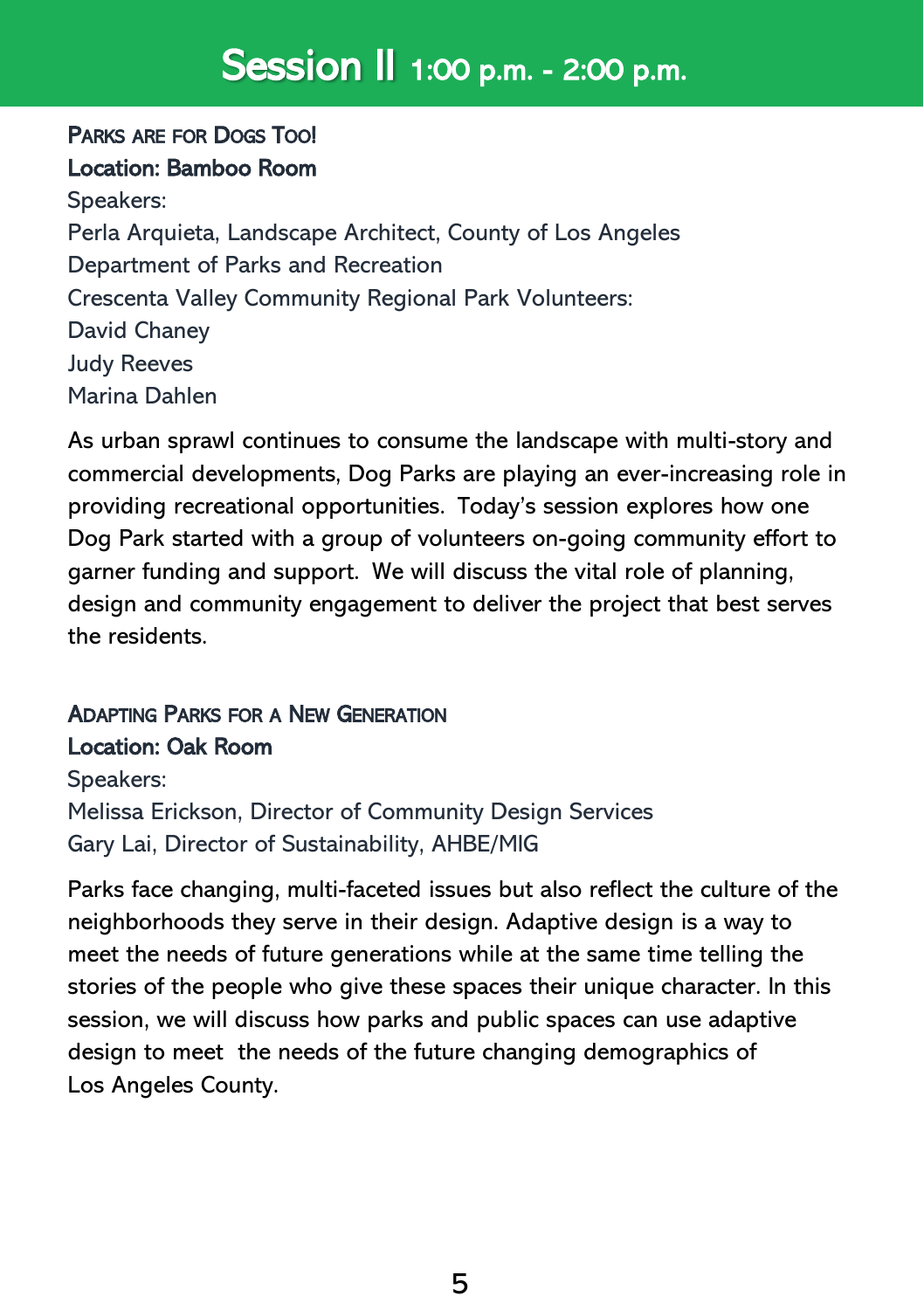# CLIMATE CHANGE: IT'S REAL, IT'S HERE AND IT'S TIME TO GET RESILIENT Location: Palm Room

Speakers:

Yvette Lopez-Ledesma, Assistant Director, The Wilderness Society Steven Steinberg, Ph.D., GISP, Geographic Information Officer, County of Los Angeles Internal Services Department Mariel Devesa, Head of Global Development, Phyn

This session will identify key strategies for adapting to climate change. We will explore cutting edge technology to address water conservation and utilizing GIS tools, including imagery to inventory and assess trees throughout the County that support resiliency. Learn about communitybased strategies for utilizing technology and addressing climate change.

# DRAFT DAY: USING DATA TO DRAW THE SPORTS MAP Location: Education House

Speakers:

John Diaz, GIS Analyst, County of Los Angeles Department of Parks and Recreation

James Lopez, Manager, Strategy and Impact, LA Dodgers Foundation

County of Los Angeles Department of Parks and Recreation's online research tool will introduce demographic data of a community and provide helpful insight on residents and recreation trends. See how the data is used by the Los Angeles Dodger Foundation to increase baseball and softball opportunities in our communities. Find out how YOU can use this information to develop a road map for sports and recreation!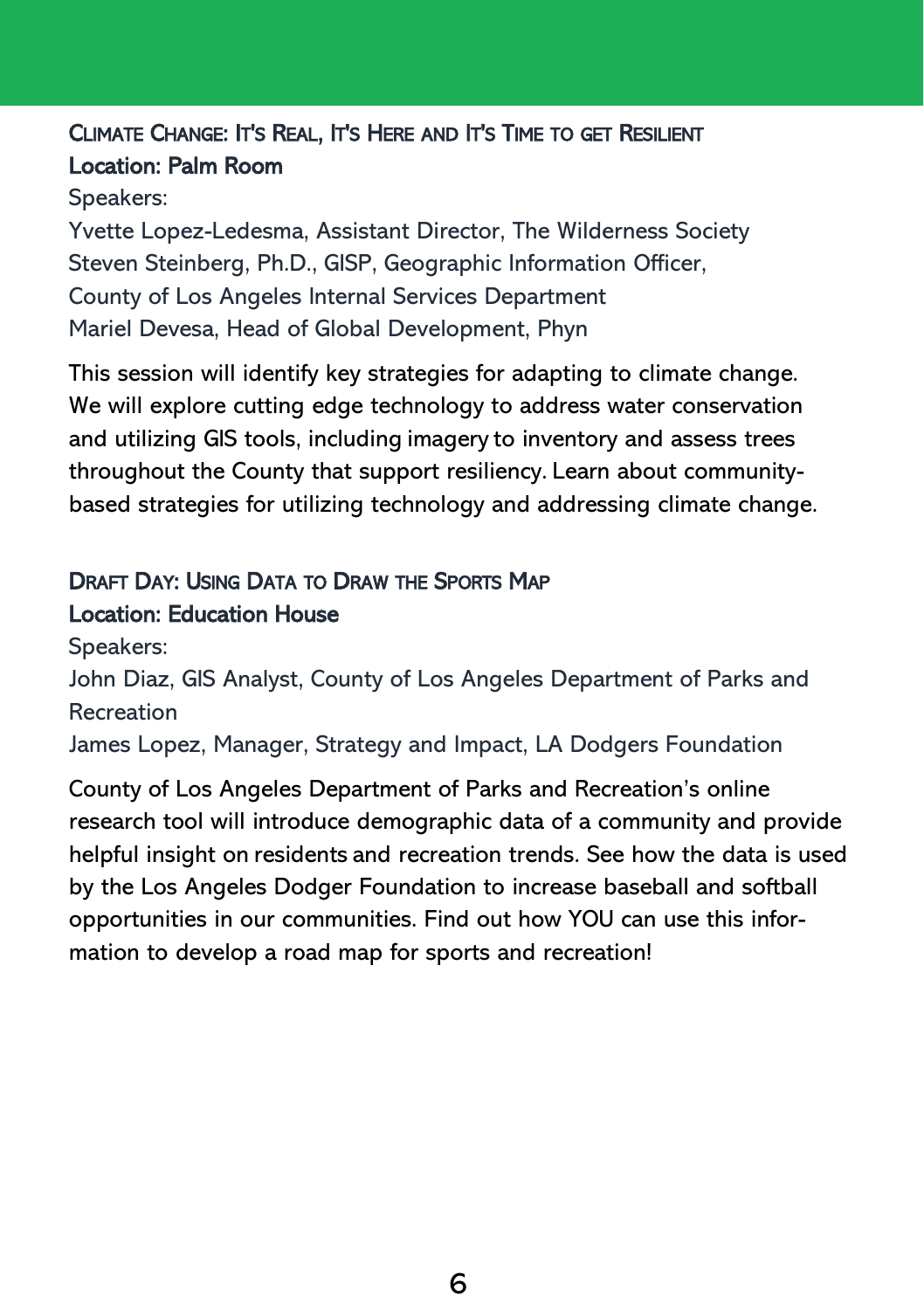# **Session III** 2:10 p.m. - 3:10 p.m.

#### SIDEWALK VENDING: 101 AND BEYOND Location: Oak Room

Speakers:

Rudy Espinoza, Executive Director, Leadership for Urban Renewal Network Maya Buenaventura, Senior Policy Analyst, County of Los Angeles Consumer and Business Affairs Clement Lau, Departmental Facilities Planner, County of Los Angeles Department of Parks and Recreation

Has there been an increase in sidewalk vending at the parks you oversee? Join us in this session as we discuss SB 946 (the CA Safe Sidewalk Vending Act) and the County's process to develop a program and regulations that comply with State law and consider the input of street vendors, brick and mortar businesses, community members, parks staff, and other stakeholders.

### HOMELESSNESS: HOW WE CAN HELP Location: Palm Room

Speakers:

Jimmy Kim, Superintendent, Los Angeles City Recreation and Parks Geff Deedrick, Lieutenant, Los Angeles Sheriff's Department

Parks are beautiful, calming green spaces where communities gather for recreation, rest and leisure. How do we find a balance in keeping our parks safe and accessible to ALL, including the homeless? Listen to how L.A. City Recreation and Parks work with the homeless in their parks, and how the Los Angeles County Sheriff's Homeless Outreach Services Team work with the homeless.

### A LEVEL PLAYING FIELD: THE LEGAL LANDSCAPE FOR EQUALITY IN YOUTH SPORTS Location: Education House

Speakers:

Amy Poyer, Sr. Staff Attorney, California Women's Law Center